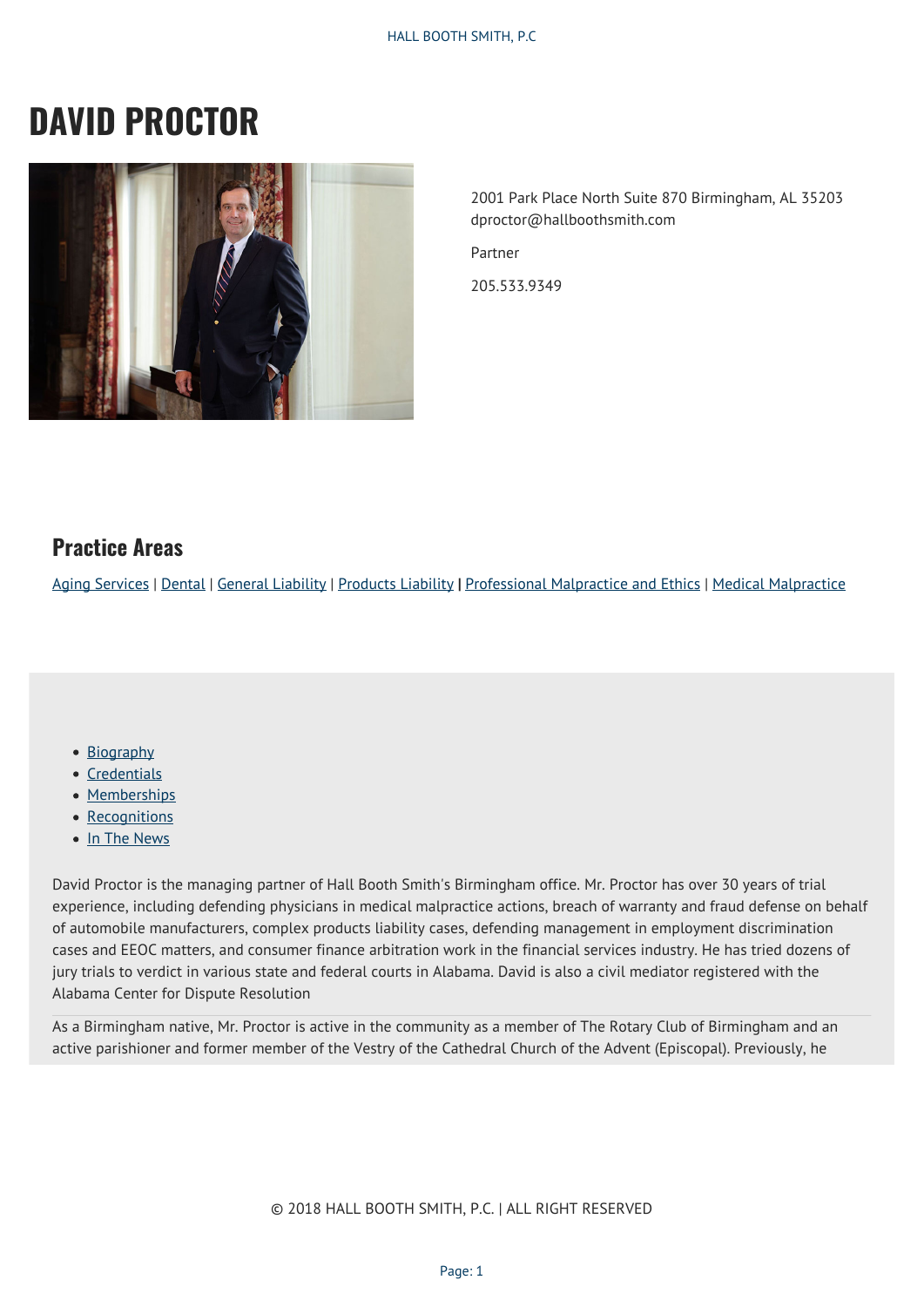served as a member of the Board of Directors of the Greater Alabama Council of the Boy Scouts of America and the Birmingham Business Alliance.

## **ADMITTED**

- Alabama State Courts
- Mississippi State Courts
- U.S. Court of Appeals for the Fifth Circuit
- U.S. Court of Appeals for the Eleventh Circuit
- U.S. District Court Northern District of Alabama
- U.S. District Court Middle District of Alabama
- U.S. District Court Southern District of Alabama
- U.S. District Court Northern District of Mississippi
- U.S. District Court Southern District of Mississippi

## **EDUCATION**

- J.D., The University of Alabama School of Law, 1984
- B.A., *cum laude*, Washington and Lee University, 1981

## **MEMBERSHIPS**

- American Bar Association
- Alabama Chapter of the American Board of Trial Advocates, Secretary
- Alabama State Bar
- Birmingham Bar Association
- Alabama Defense Lawyers Association
- Mississippi Bar Association
- Defense Research Institute, Medical Liability & Health Care Law and Products Liability Sections
- Washington and Lee Alumni Board of Directors 2006-2010, President- 2009-2010
- Representative of the Birmingham Bar Association on the Jefferson County Coroner/Medical Examiner Commission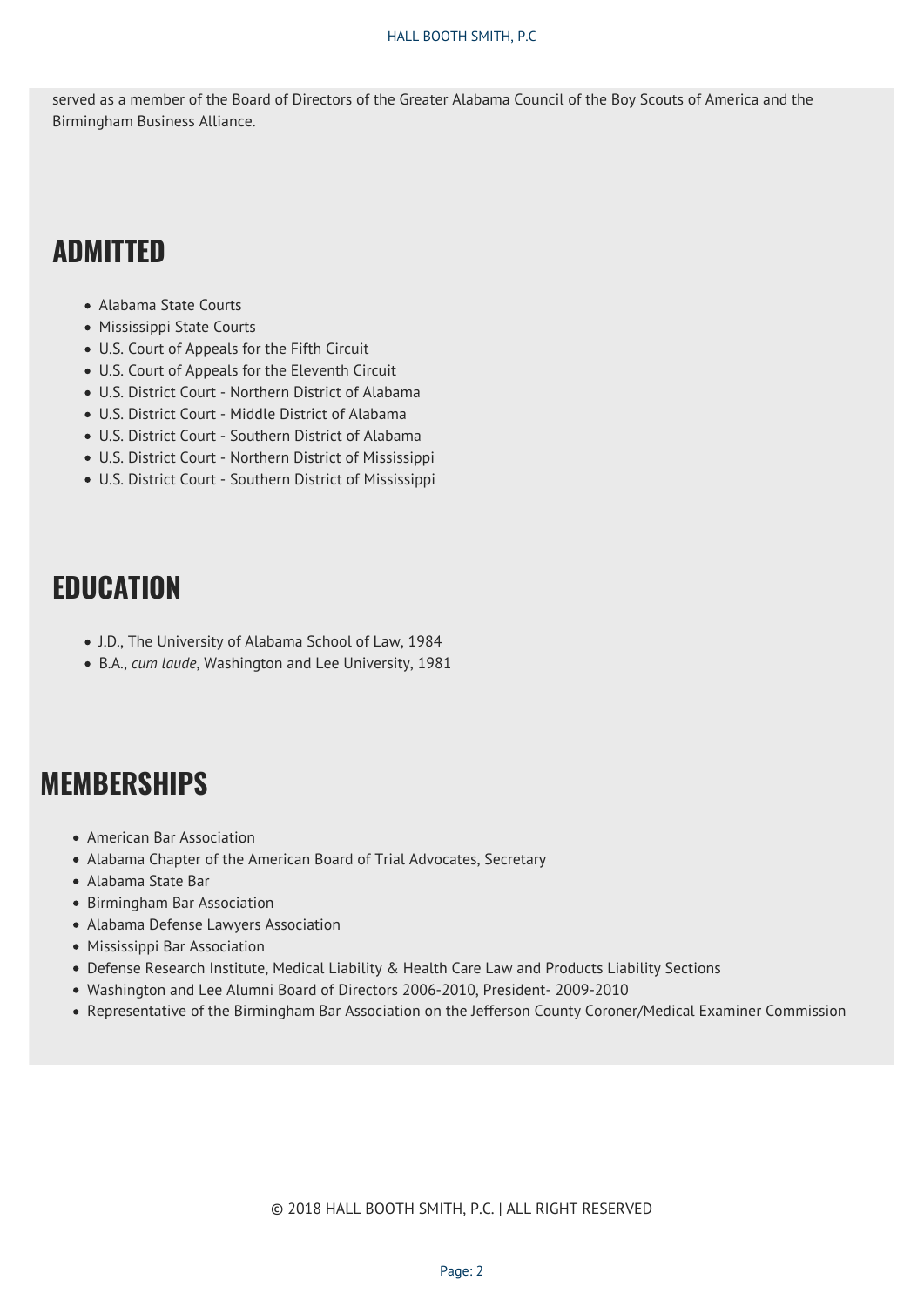## **Recognitions**

- *The Best Lawyers in America©*, 2009-2022
- American Board of Trial Advocates
- Alabama *Super Lawyers* ®, Personal Injury & Medical Malpractice Defense, 2014-2017
- Mid-South *Super Lawyers* ®, Top Rated Medical Malpractice Defense Attorney, 2012-Present
- AV® Preeminent™ Peer Review Rated by Martindale-Hubbell

### **[Four HBS Attorneys Included on 2021 Mid-South Super Lawyers and Rising Stars List](https://hallboothsmith.com/four-hbs-attorneys-included-on-2021-mid-south-super-lawyers-and-rising-stars-list/)**

#### [November 29, 2021](https://hallboothsmith.com/2021/11/)

In the 2021 edition of the Mid-South Super Lawyers magazine, the law firm of Hall Booth Smith (HBS) has been recognized for its outstanding legal

### **[Hall Booth Smith Attorneys Honored By The Best Lawyers In America© 2022](https://hallboothsmith.com/hall-booth-smith-attorneys-honored-by-the-best-lawyers-in-america-2022/)**

#### [August 19, 2021](https://hallboothsmith.com/2021/08/)

Hall Booth Smith, P.C. (HBS) is pleased to announce 25 lawyers from the firm were honored in the 2022 edition of The Best Lawyers in

## **[Four HBS Attorneys Included on 2020 Mid-South Super Lawyers and Rising Stars List](https://hallboothsmith.com/four-hbs-attorneys-included-on-2020-mid-south-super-lawyers-and-rising-stars-list/)**

[December 2, 2020](https://hallboothsmith.com/2020/12/)

In the 2020 edition of the Mid-South Super Lawyers magazine, the law firm of Hall Booth Smith (HBS) has been recognized for its outstanding legal

### **[Hall Booth Smith Attorneys Honored By The Best Lawyers In America© 2021](https://hallboothsmith.com/hall-booth-smith-attorneys-honored-by-the-best-lawyers-in-america-2021/)**

[August 20, 2020](https://hallboothsmith.com/2020/08/)

Hall Booth Smith, P.C. (HBS) is pleased to announce 24 lawyers from the firm were honored in the 2021 edition of The Best Lawyers in

© 2018 HALL BOOTH SMITH, P.C. | ALL RIGHT RESERVED